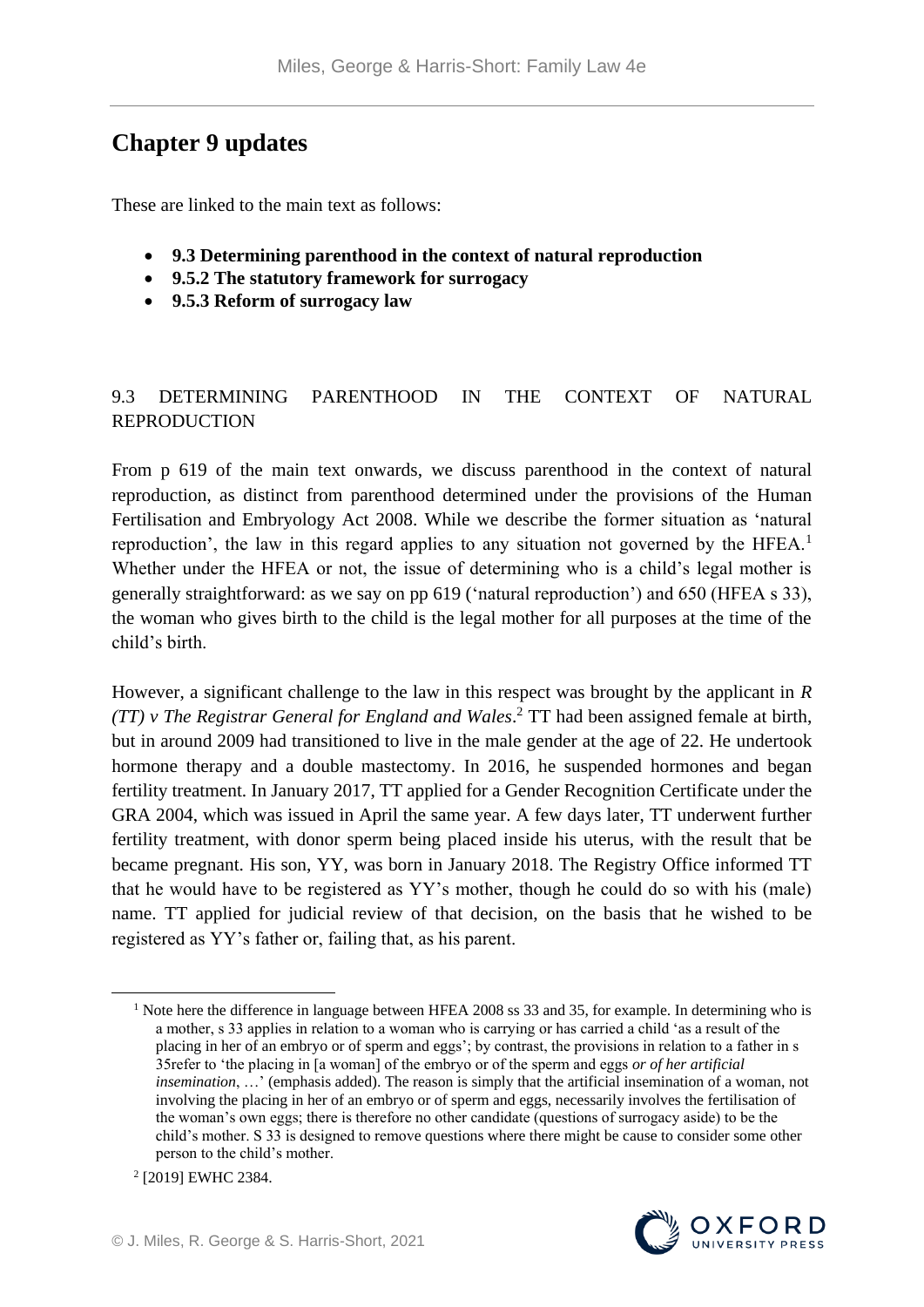Though the case went to the Court of Appeal (see below), it is worth considering the rather longer analysis given to the case by the High Court in the judgment of Sir Andrew McFarlane P. The President started by noting the central importance of sections 9 and 12 of the GRA 2004: S 9(1) provides:

#### **Gender Recognition Act 2004**

#### **9 General**

(1) Where a full gender recognition certificate is issued to a person, the person's gender becomes for all purposes the acquired gender (so that, if the acquired gender is the male gender, the person's sex becomes that of a man and, if it is the female gender, the person's sex becomes that of a woman).

(2) Subsection (1) does not affect things done, or events occurring, before the certificate is issued; but it does operate for the interpretation of enactments passed, and instruments and other documents made, before the certificate is issued (as well as those passed or made afterwards). …

#### **12 Parenthood**

The fact that a person's gender has become the acquired gender under this Act does not affect the status of the person as the father or mother of a child.

TT's claim was that nothing in s 12 had any bearing on the absolute wording of s 9, because TT's transition and gender recognition certificate pre-dated his pregnancy and the subsequent birth of YY.<sup>3</sup> The President rejected this argument, holding that the meaning of s 12 had both a prospective and a retrospective application, and therefore acted as a qualifier to the general provisions of s 9. Consequently, the President considered that the issuance of a gender recognition certificate had no bearing on the status of a person as the mother or the father of a child, which issue was determined either by the common law (as in this case) or, where they applied, by the conditions of s 33 of the HFEA.<sup>4</sup>

Counsel for TT argued that the parental statuses of 'mother' and 'father' were inherently gendered terms, and therefore that the attribution of a person as being, in this case, the mother was incompatible with them being legally male.

*R (TT) v The Registrar General for England and Wales* [2019] EWHC 2384

#### **McFARLANE P:**

**138.** As much of this area of the law is virgin territory, it is not necessarily conclusive to observe that there is no authority for the proposition that a parent who is male is always a

<sup>&</sup>lt;sup>4</sup> In practice, it makes no difference which: the person who gives birth to the child is the legal mother either way.



<sup>3</sup> Ibid, [80]-[81].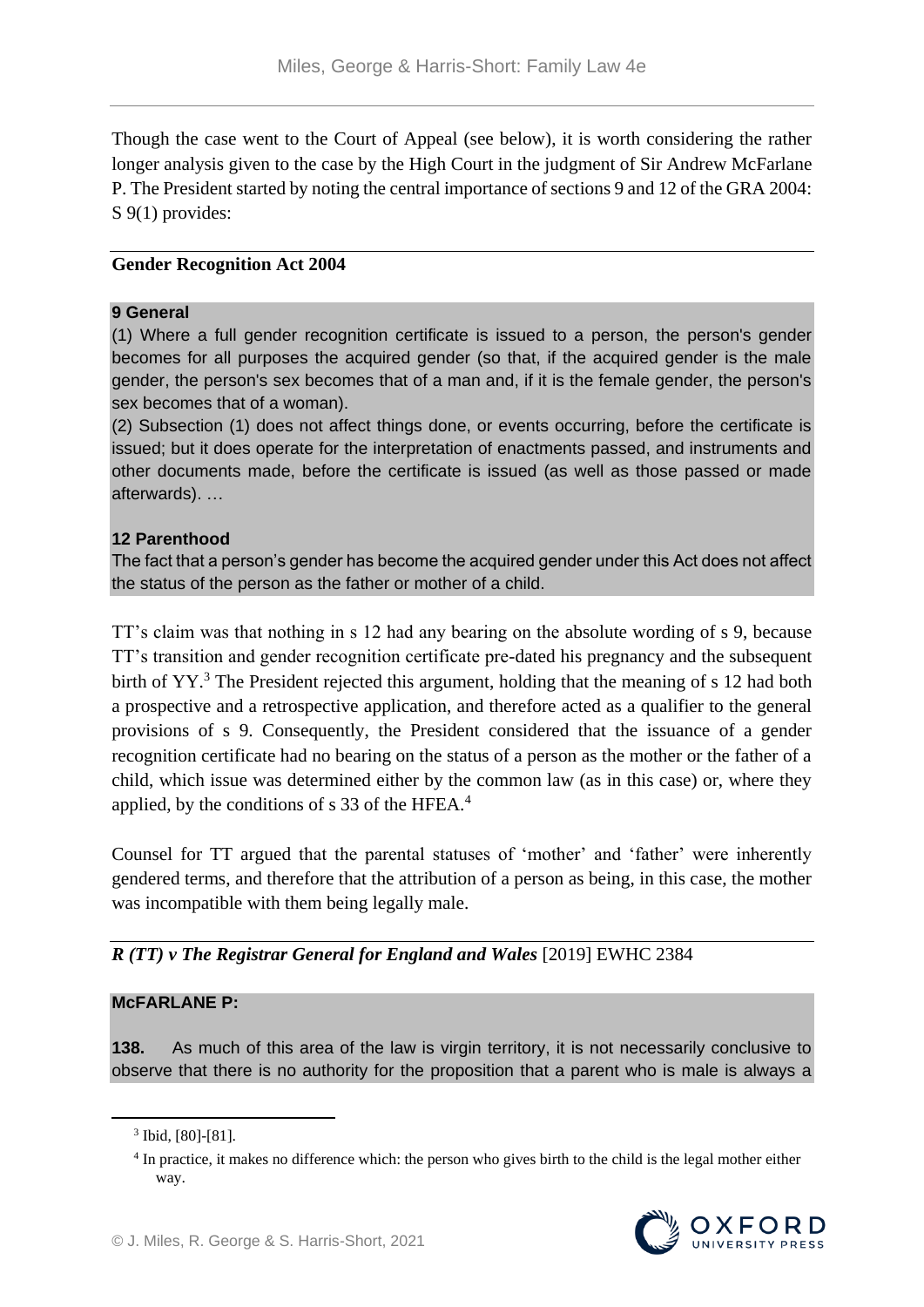'father' and not a 'mother', but it is nevertheless the case that there is no such authority. Of more significance is the fact that, despite the passage into law of the GRA 2004, Parliament did not take the opportunity to make provision for the attribution of a particular parental status based on gender when passing the HFEA 2008, save to provide for there to be a second female parent in cases to which ss 42 and 43 apply.

**139.** It is pertinent to ask whether the role of 'mother' is as entirely gender specific as [counsel's] assumption requires. It is undoubtedly the case that throughout history the role of being a gestational mother has been undertaken by females, but is being female the essential or determining attribute of motherhood? There is a strong case to be made for the role of 'mother' being ascribed to the person, irrespective of gender, who undertakes the carrying of a pregnancy and who gives birth to a child. In that regard, being a 'mother' is to describe a person's role in the biological process of conception, pregnancy and birth; no matter what else a mother may do, this role is surely at the essence of what a 'mother' undertakes with respect to a child to whom they give birth. It is a matter of the role taken in the biological process, rather the person's particular sex or gender.

**140.** The law has, in recent times, readily recognised mothers, who are to be regarded as male, and fathers, who are to be regarded as female. Long before the GRA 2004, trans-gender parents were accepted in the family courts in their acquired gender.

…

**146.** I … reject [counsel's] central submission which is that, as a result of the GRA 2004, s 9, as TT was legally male at the time of YY's birth he must, as a matter of law, be 'father' rather than 'mother' to his child. The impact of the 2004 Act does not alter the common law position which is based on the biological/gestational process to the effect that a person who carries and gives birth to a child is that child's mother, irrespective of their legal gender at the time of birth.

The President went on to hold that, on the facts of the case, nothing in the HFEA 2008 had any direct bearing on the outcome, and proceeded to consider arguments based on human rights. The court noted that there was no clear authority on the issues raised by this case, either in the domestic courts or from the European Court of Human Rights.<sup>5</sup>

**251.** TT regards the term 'mother' as being gender specific. His argument before this court in favour of 'father' is also gender specific. Whilst, for the reasons that I have given so far in evaluating the domestic law, my preliminary conclusion as a matter of law is that the term 'mother' is free-standing and separate from consideration of legal gender, thus in law there can be male mothers and female fathers, I fully accept that this is not TT's perspective and is unlikely to be the perspective of others who, like TT, suffer from gender dysphoria. Whether or not there has been a breach of Art 8 must be assessed regarding the particular characteristics of the individual in focus, and in that regard to require him to be registered as 'mother' is rightly seen by him as a frontal assault on the integrity of his acquired male gender.



<sup>5</sup> Ibid, [246].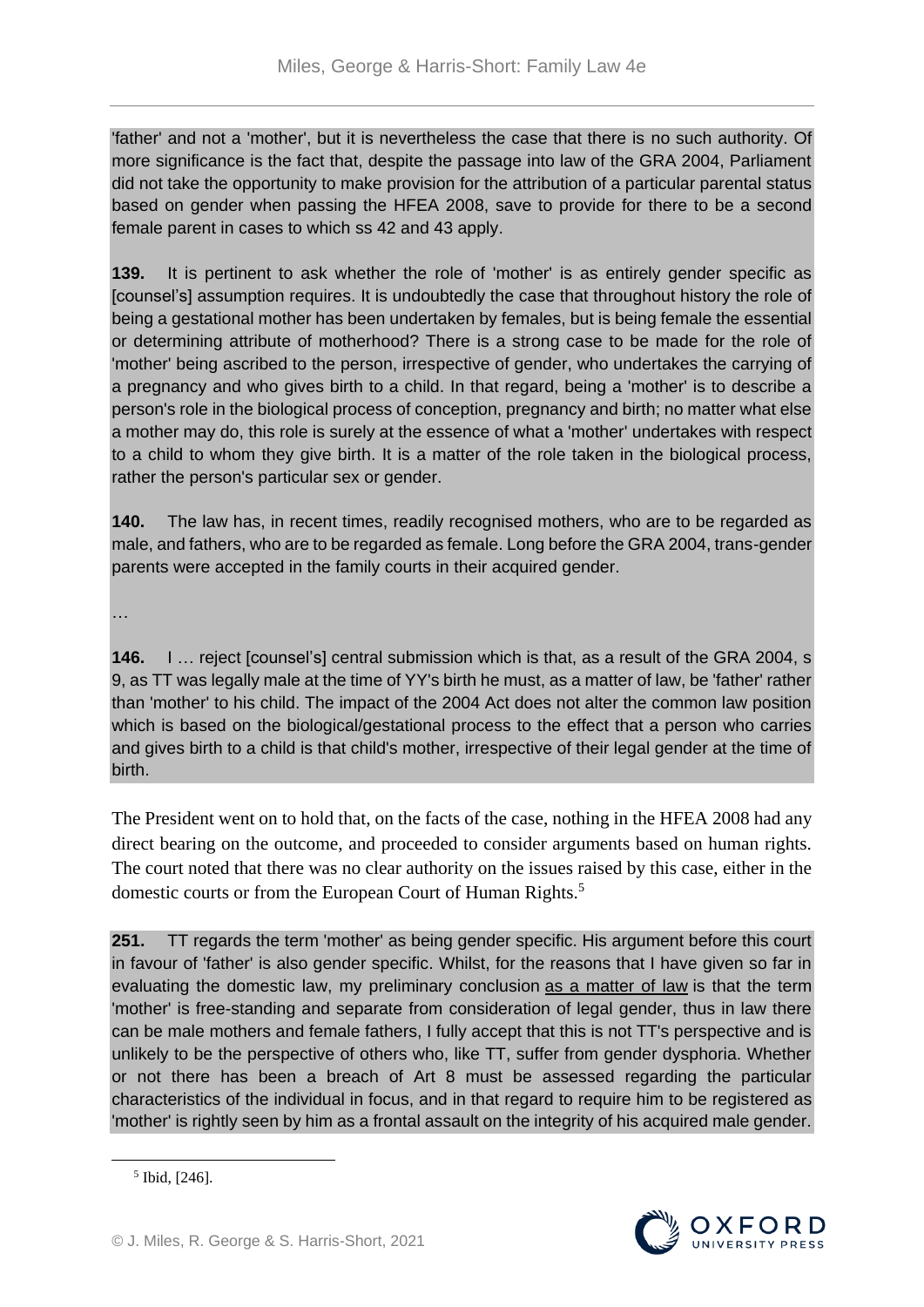The requirement to register would, I accept, adversely impact upon TT's human dignity and his human freedom.

…

**272.** Although … I accept that from the perspective of TT, and to a lesser degree YY, the degree of interference in their Art 8 rights is substantial, I also accept the Government case … that the number of occasions when a full birth certificate may be produced and TT's status as YY's mother, and therefore the fact that he is trans-gender, would be disclosed, will be small. The adverse impact upon TT, significant though it will be were it to occur, is very substantially outweighed by the interests of third parties and society at large in the operation of a coherent registration scheme which reliably and consistently records the person who gives birth on every occasion as 'mother'.

**273.** It follows, that I conclude that, despite the admitted interference with the Art 8 rights of TT and YY, such interference is justified as being in accordance with the law, for a legitimate purpose and otherwise necessary, proportionate and fair.

From this analysis, the President went on to give his conclusions.

**279.** The principal conclusion at the centre of this extensive judgment can be shortly stated. It is that there is a material difference between a person's gender and their status as a parent. Being a 'mother', whilst hitherto always associated with being female, is the status afforded to a person who undergoes the physical and biological process of carrying a pregnancy and giving birth. It is now medically and legally possible for an individual, whose gender is recognised in law as male, to become pregnant and give birth to their child. Whilst that person's gender is 'male', their parental status, which derives from their biological role in giving birth, is that of 'mother'.

**280.** At paragraph 149, I set out my preliminary conclusions with respect to domestic law, these can now be firmly stated as:

- a) At common law a person whose egg is inseminated in their womb and who then becomes pregnant and gives birth to a child is that child's 'mother';
- b) The status of being a 'mother' arises from the role that a person has undertaken in the biological process of conception, pregnancy and birth;
- c) Being a 'mother' or a 'father' with respect to the conception, pregnancy and birth of a child is not necessarily gender specific, although until recent decades it invariably was so. It is now possible, and recognised by the law, for a 'mother' to have an acquired gender of male, and for a 'father' to have an acquired gender of female;
- d) GRA 2004, s 12 is both retrospective and prospective. The status of a person as the father or mother of a child is not affected by the acquisition of gender under the Act, even where the relevant birth has taken place after the issue of a GR certificate.

On appeal, the Court of Appeal upheld the President's decision, largely for the reasons that he

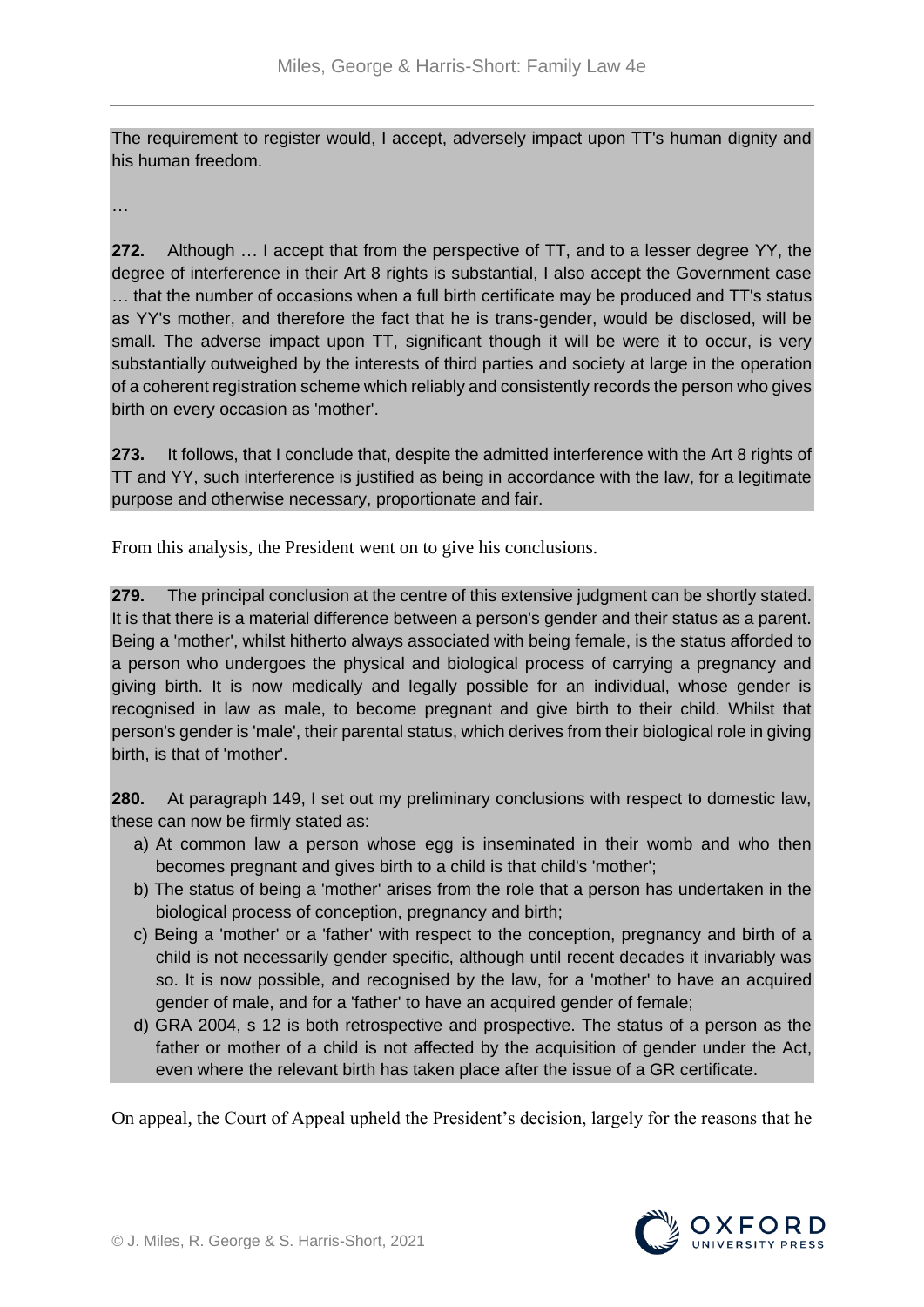had given.<sup>6</sup> The single judgment of the court (Lord Burnett CJ, King and Singh LJJ) approved the President's interpretation of s 12 of the GRA 2004,<sup>7</sup> rejecting various arguments presented by TT for taking a different approach. The Court of Appeal considered arguments about ECHR case law, $8$  and then assessed whether there was an argument that s 12 could be seen as incompatible with the ECHR due to a violation of the Article 8 rights of TT or of YY. The issue of whether there was an interference with Article 8 rights was conceded, $9$  but the government argued that that interference was justified.

## *R (McConnell and Another) v The Registrar General for England and Wales* [2020] EWCA Civ 559

# **LORD BURNETT CJ, KING AND SINGH LJJ:**

**57.** The first question which arises under Article 8(2) is whether the interference is "in accordance with the law". In the present appeal it was not suggested that it is not. Clearly it is in accordance with the law. Legislation governs the matter and it is accessible, clear and foreseeable. It therefore has the requisite quality of law for the purposes of the Convention.

**58.** The second question is whether there is a legitimate aim for the interference. There clearly is. It consists of the protection of the rights of others, including any children who are born to a transgender person, and the maintenance of a clear and coherent scheme of registration of births. It is important in this context to bear in mind that this is a question to be addressed at a general level. It does not turn on the facts of this or any other particular case. The question is not whether it would be in the best interests of YY to have the person who gave birth to him described as his mother on the long-form birth certificate. The question is whether the rights of children generally include the right to know who gave birth to them and what that person's status was.

**59.** The next question is whether the interference complies with the principle of proportionality. The requirements of proportionality in the human rights context are now well established: see e.g. the decision of the Supreme Court in *Bank Mellatt v HM Treasury (No. 2)* [2012] UKSC 39; [2012] AC 700, at paras. 20 (Lord Sumption JSC) and 74 (Lord Reed JSC). There are four questions to be asked:

i) Is there a sufficiently important objective which the measure pursues?

ii) Is there a rational connection between the means chosen and that objective?

iii) Are there less intrusive means available?

iv) Is there a fair balance struck between the rights of the individual and the general



<sup>6</sup> [2020] EWCA Civ 559.

<sup>7</sup> Ibid, [29].

<sup>8</sup> Ibid, [44]-[51].

<sup>&</sup>lt;sup>9</sup> Ibid, [52]; see generally main text at pp 6-8 and 559-561.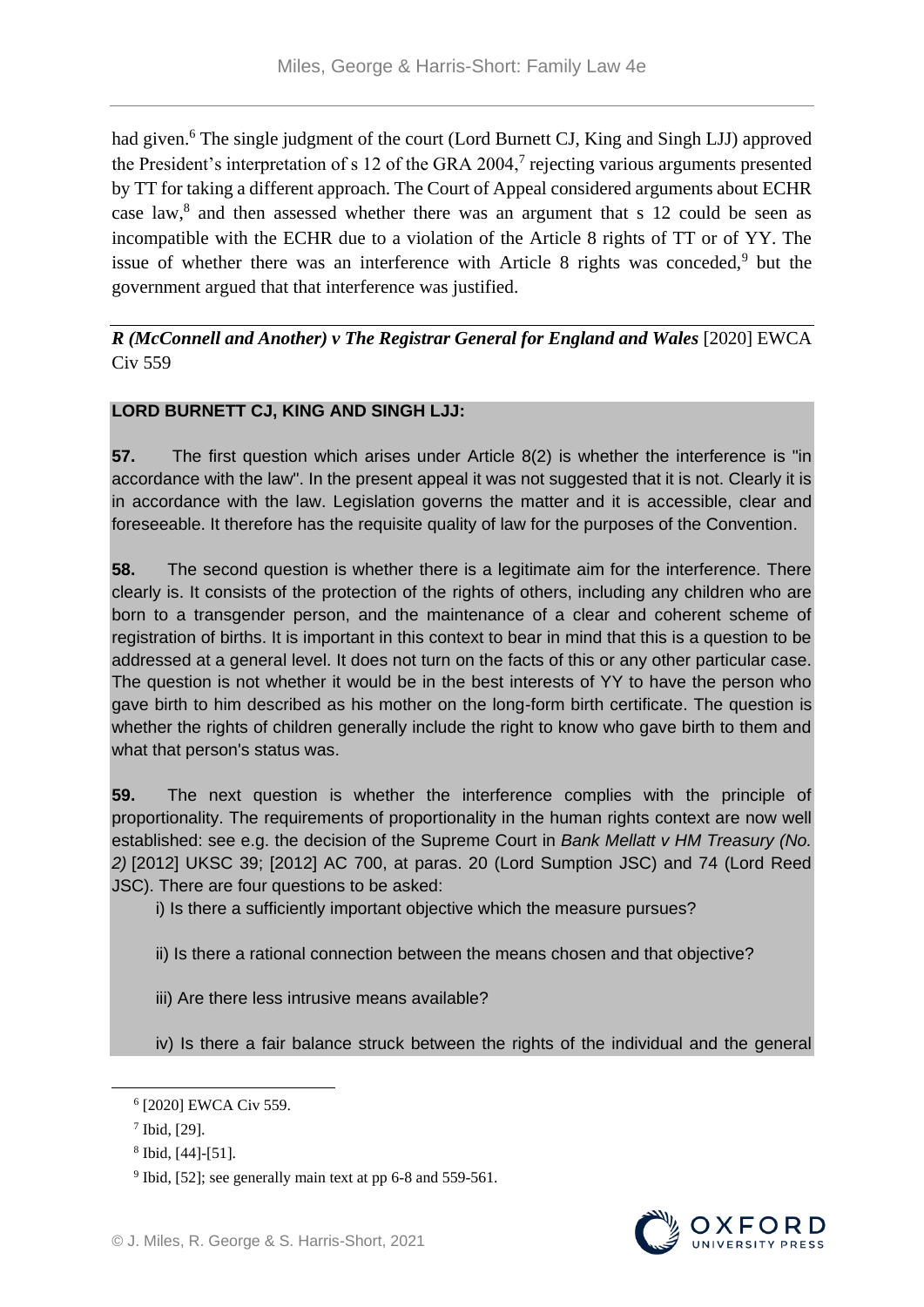#### interests of the community?

The court noted that the first two elements were not in dispute, so the focus was on the final two questions. The Court of Appeal noted a number of elements of the social context, including the lack of consensus within the Council of Europe countries.

**81.** This brings us to an important aspect of this case. The margin of judgement which is to be afforded to Parliament in the present context rests upon two foundations. First, there is the relative institutional competence of the courts as compared to Parliament. The court necessarily operates on the basis of relatively limited evidence, which is adduced by the parties in the context of particular litigation. Its focus is narrow and the argument is necessarily sectional. In contrast, Parliament has the means and opportunities to obtain wider information, from much wider sources. It has access to expert bodies, such as the Law Commission, which can advise it on reform of the law. It is able to act upon draft legislation, which is usually produced by the Government and often follows a public consultation exercise, in which many differing views can be advanced by members of the public. Both Government and Members of Parliament can be lobbied by anyone with an interest in the subject in hand. The political process allows legislators to acquire information to inform policy decisions from the widest possible range of opinions. We have no idea, for example, whether all trans men object to the use of the word "mother" to refer to them when they have given birth to a child. It may be that some at least wish to have the automatic responsibility for the child to whom they have given birth which section 2 of the Children Act 1989 currently gives them. Moreover, we do not have evidence before this Court as to how other members of society would feel if they were no longer to be referred to on their child's birth certificate as a mother or a father but simply as "parent 1" and "parent 2". Those were among the possible ways forward which were suggested on behalf of the Appellants. In our view this illustrates how inapt the subject-matter is for determination by the courts as compared with Parliament. If there is to be reform of the complicated, inter-linked legislation in this context, it must be for Parliament and not for this Court.

**82.** The second foundation is that Parliament enjoys a democratic legitimacy in our society which the courts do not. In particular, that legitimises its interventions in areas of difficult or controversial social policy. That is not to say that the courts should abdicate the function required by Parliament itself to protect the rights which are conferred by the HRA. The courts have their proper role to play in the careful scheme of the HRA, as Lord Bingham emphasised in *A v Secretary of State for the Home Department*, at para. 42. In appropriate cases that can include making a declaration of incompatibility under section 4 in respect of primary legislation where an incompatibility between domestic legislation and Convention rights has been established and the interpretative tool provided by section 3 does not provide a solution. Democratic legitimacy provides another basis for concluding that the courts should be slow to occupy the margin of judgement more appropriately within the preserve of Parliament.

Four things are worth noting about the judgments of the Court of Appeal and of the President at first instance.<sup>10</sup>

<sup>&</sup>lt;sup>10</sup> Thanks to Peter Dunne for his helpful thoughts which assisted in the formulation of these comments.

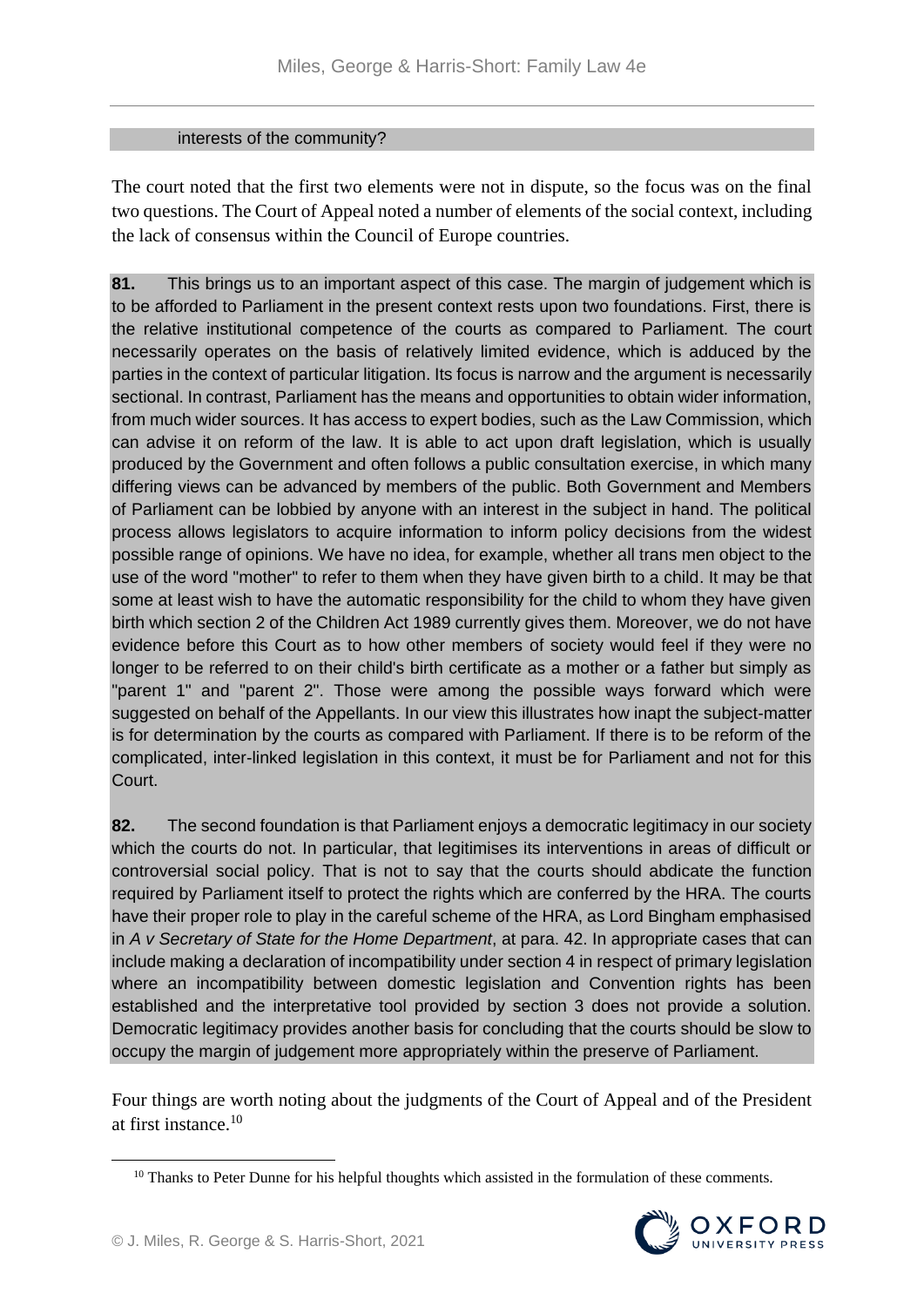First, the comments about democratic legitimacy in the final quoted paragraph from the Court of Appeal are somewhat concerning. While the courts and Parliament clearly have different roles in a democracy, it is troubling to hear a court—in the person of the Lord Chief Justice, no less—suggest that the courts do not have democratic legitimacy, when the ability of the courts to protect human rights of individuals and the fundamental rights of the democracy itself is essential to protect the core values of western democracy.

Second, it is interesting to wonder whether this muted conception of the court's role explains the lack of serious interrogation of the government's claimed rationale for its policy, namely 'coherence'. Given that most people would see the terms 'mother' and 'father' as inherently gendered concepts, it is questionable whether the fact that the law does recognise male mothers and female fathers is enough to answer the challenge brought in this case. The courts at both levels offer a limited interrogation of the 'coherence' argument and, while a degree of deference is owed to government policy, the courts might have been expected to engage in more detail with the question of how registering a trans man as a father, rather than a mother, impacted the coherence of the legal framework.

Third, it is also notable that one of the policy arguments was that TT's position, if accepted, would have led to a position where the child never had a legal mother, 'which, at present, would mark YY out from all other children under UK law, [and so] must be seen as a detriment and contrary to a child's best interests'.<sup>11</sup> That is currently true of all children *born* in the UK when considered *at the time of their birth*, but it is far from being a universal position when seen through a broader lens. Children who are adopted need not have a mother if they are adopted by a single male applicant or by a gay male couple—and though those children do have a legal mother at the time of their birth, the law completely disregards that original parentage. As is made clear, 'An adopted child shall be treated in law … as if he had been born to the adopter in wedlock', <sup>12</sup> and 'An adopted person is to be treated in law as if born as the child of the adopters or adopter'.<sup>13</sup> The same legal framework is used in relation to parental orders for surrogacy arrangements.<sup>14</sup> In other words, the law treats the child as having *always* been the legitimate child of the adopter(s). So while it is true that all children are born with a legal mother under English law, it is also true that the law allows for two different routes by which a child may be deemed as a matter of law, after the event, never to have had a mother.

Finally, and perhaps connected to this third point, there seems to be an implicit assumption in the judgments that children in the position of YY gain some benefit from their fathers being registered as their mothers. The benefit seems to be about 'knowing who your birth parent is'

<u>.</u>

<sup>&</sup>lt;sup>14</sup> Human Fertilisation and Embryology (Parental Orders) Regulations 2018, SI 2018/1412, Sched 1, para 12 applies s 67 of the ACA 2002 to parental orders, with appropriate modifications to the wording.



<sup>11</sup> [2019] EWHC 2384, [258].

<sup>12</sup> AA 1976, s 39.

<sup>13</sup> ACA 2002, s 67.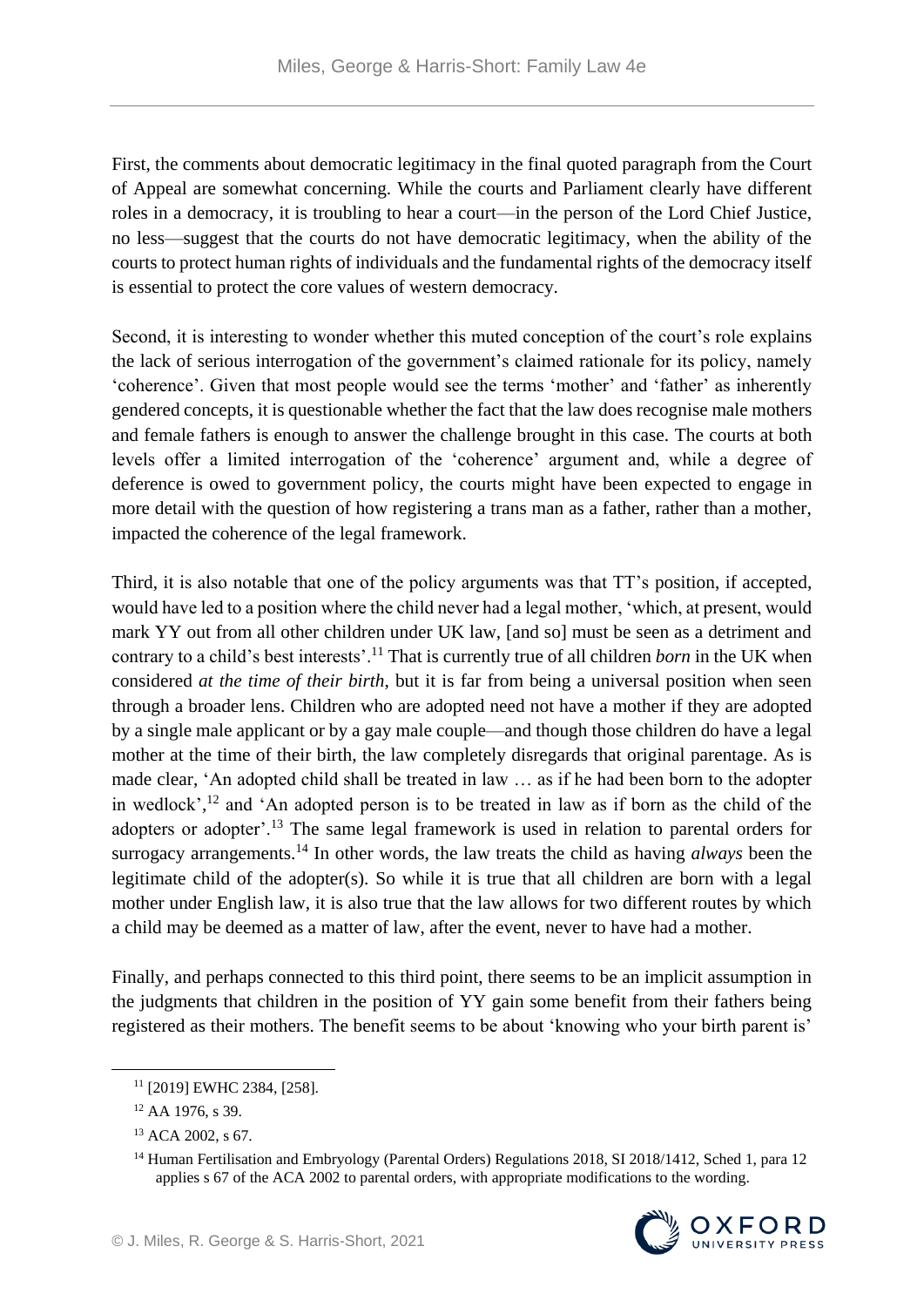(as well as a further reliance on coherence), but these benefits are very much assumed rather than evidenced, and the potential confusion to children in this position of having their fathers registered on formal documents as being their mothers does not seem to be factored into the thinking. The evidence of all those involved in the case other than the government suggested that YY would benefit from having his father registered as his father or, in the alternative, as his parent, but again the court gives limited consideration to this issue.

# 9.5.2 THE STATUTORY FRAMEWORK FOR SURROGACY

### *The s 54/s 54A conditions*

From p 670 of the main text onwards, we discuss the various requirements for a parental order to be made under the HFEA, and observe that the courts have found ways of getting around almost all of these requirements where they consider that the order should be made even if the statutory criteria are not met.<sup>15</sup> The decision in *Re N (Surrogacy: Enduring Family Relationship: Child's Home)* [2019] EWFC 21 offers yet another example of the courts flatly ignoring the statutory requirements for a parental order on the basis of the child's welfare. The commissioning parents applied in March 2018 for a parental order, but separated shortly thereafter and ceased cohabiting. In August 2018, the court made a child arrangements order and granted both commissioning parents parental responsibility. However, given that the relationship was no longer 'enduring', and given that the child was (at least arguably) not living with both applicants at the time the order was to be made, it was questioned whether a parental order was available. Theis J held that the requirements of s 54 needed to be read purposively:

## *Re N (Surrogacy: Enduring Family Relationship: Child's Home)* [2019] EWFC 21

### **THEIS J:**

1

## **Enduring family relationship**

**24.** The question as to whether the parties are in an enduring family relationship is a question of fact (see *P and B v Z* [2017] 2 FLR 168).

**25.** There is no requirement in s 54(2) that the applicants must be in an enduring family relationship at the time of the making of the application and the making of the order. By contrast, s 54(4) expressly provides for the child's home to be with the applicants at the time of the application and the making of the order.

**26.** To date this specific issue has not been addressed in any previous decision.

**27.** In *A v P (Surrogacy: Parental Order: Death of Applicants)* [2012] 2 FLR 145 the

<sup>15</sup> For a short summary of the law, including these developments, see *Whittington Hospital NHS Trust v XX*  [2020] UKSC 14, [9]-[22].

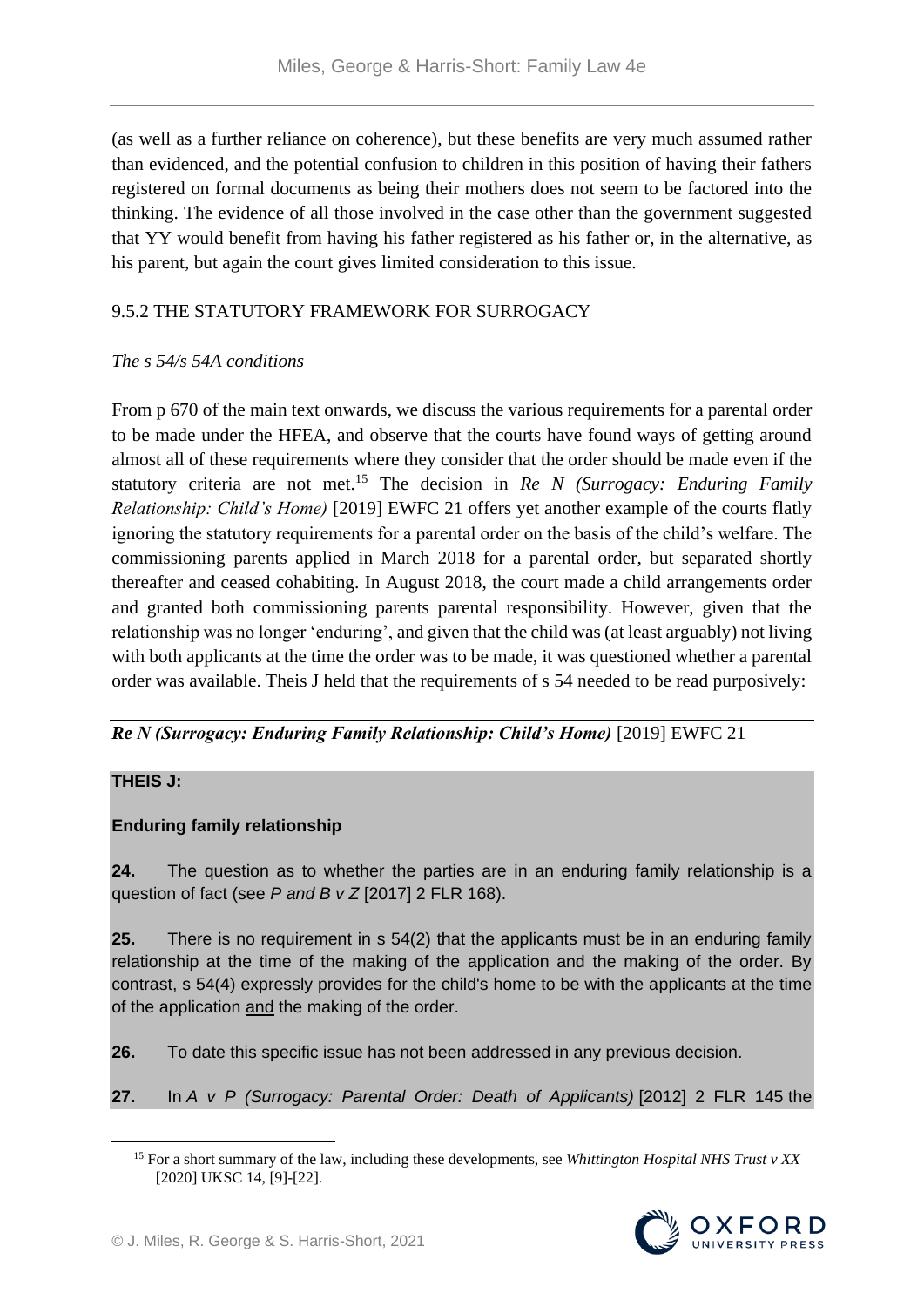intended father died after the application had been made but before the order. As a consequence, the applicants were married at the time of the application, but due to the intended father's death the marriage no longer subsisted at the time the court made the order. Although the focus in that case was on  $s$  54 (4)(a) the broad and purposive construction of  $s$ 54 to achieve the transformative effect of the parental order required the court to read the provisions of s 54 to give effect to the right to family life in accordance with Art 8 (1)

…

## **The child's home**

**29.** A number of cases have already set out a broad and purposive construction of what is meant by *'the child's home'* in s 54 (4) (a).

**30.** In *Re X (A Child) (Surrogacy: Time Limit) [\[2015\] 1 FLR 349](https://www.bailii.org/cgi-bin/redirect.cgi?path=/ew/cases/EWHC/Fam/2014/3135.html)* the intended parents were separated at the time of the application, although reconciled by the time the court was making an order. Munby P set out why he considered in that case s 54 (4)(a) was satisfied at paragraph [67]:

*'There are, in my judgment, two reasons why this question should be answered in the affirmative. In the circumstances as I have described them at paragraph 8 above, X had his 'home' with the commissioning parents, with both of them, albeit they lived in separate houses. He plainly did not have his home with anyone else. His living arrangements were split between the commissioning father and the commissioning mother. It can fairly be said that he lived with them.'*

**31.** This flexible treatment of what constitutes *'home'* in s 54(4)(a) has been applied in subsequent cases, such as *Re Z (foreign surrogacy: allocation of work: guidance on parental order reports)* [2016] 2 FLR 803 and *DM & LK v SJ & OJ* [2017] 1 FLR 514*.* In each of those cases the applicants did not share the same physical home but on the facts of each case the court, adopting a broad and purposive construction of s 54 (4)(a), concluded that the child did have their home with the applicants at the relevant time.

## **Discussion and decision**

…

**33.** Whether the applicants were in an enduring family relationship is a question of fact. There is no issue that K and L were in a settled relationship at the time their application was made in March 2018. They had been together for over 4 years, had lived together for at least 3 years, purchased a property, jointly embarked on the surrogacy arrangement and following N's birth had jointly cared for her.

**34.** Unlike other provisions in s 54, s 54 (2) is silent as to the need for the requirement to be linked to any particular time. In those circumstances the court should be alert not to read in any requirement that is not there in the primary legislation.

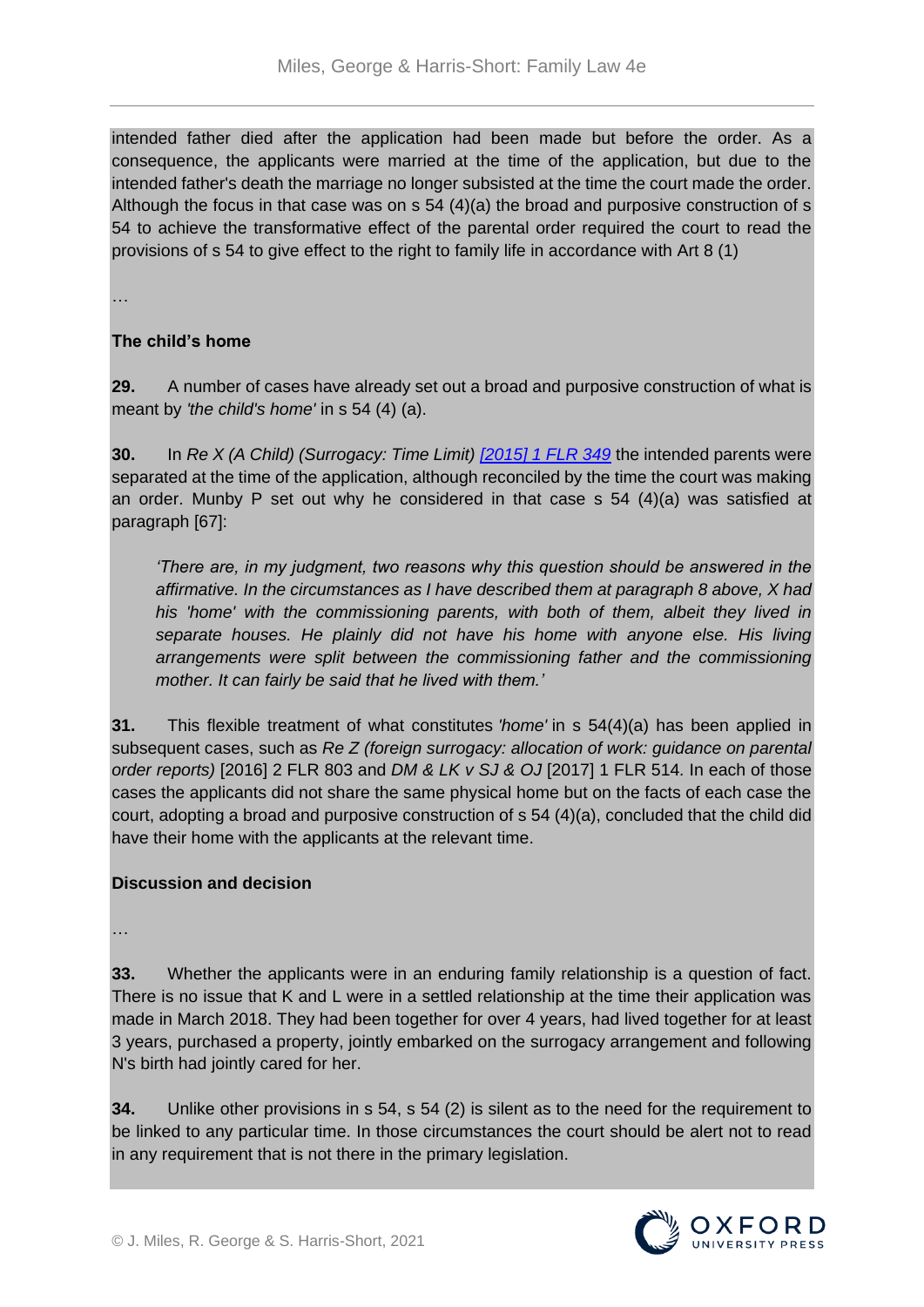#### …

**36.** Turning to the question of whether N has her home with the applicants at the time when the application is made and when the court is considering making an order, as required by s 54(4)(a) there is no issue N had her home with the applicants at the time of the application. It is submitted, adopting the flexible construction to the concept of home, that her home has continued to be with them, albeit they have been living in separate homes since August. There is no suggestion N has any other home apart from when she is with either K or L.

**37.** The aim of s 54 is to allow an order to be made which has a transformative effect on the legal relationship between the child and the applicants. The article 8 rights of the applicants and the child are engaged. N has lived with the applicants all her life and is biologically related to K. The effect of not making an order will be an interference with that family life in that their factual relationship will not be recognised by law, there will be no legal relationship between N and the applicants, she would be denied the social and emotional benefits of recognition of that relationship and would not have the legal reality that matches the day to day reality.

**38.** When considering the provisions in s 54 (2) in that purposive light it is clear the applicants were in an enduring family relationship at the time they made their application. S 54 (2) requires that the applicants must be two persons who are living as partners in an enduring family relationship, which they were when they made their application. In my judgment, in the absence of any other express time requirement, that requirement is satisfied in this case.

There is some irony in Theis J's comment at para 34 that the court must focus on the requirements of the Act—here, to avoid introducing *new* requirements that are not in the legislation—given the court's on-going willingness to ignore entirely those bits of the Act which might obstruct the court in making parental orders. Here, as in virtually all surrogacy cases, the court concluded that the parental order should be made.

Another case before Theis J offered a new permutation on the facts of *A v P (Surrogacy:*  Parental Order: Death of Applicant),<sup>16</sup> which we discuss on p 673 of the main text. Whereas in *A v P*, the commissioning father had died between the making of the application and the conclusion of the court proceedings for the parental order, in *Re X (Surrogacy: Death of*  Applicant),<sup>17</sup> the commissioning father, Mr Y, had died when the surrogate was five months pregnant. Mr Y was the only parent with a biological connection to the child, so being able to make an application under s 54 on behalf of both commissioning parents was essential for legal reasons (the commissioning mother would not meet the requirement of s 54A(1)(b), 'the gametes of the applicant were used to bring about the creation of the embryo'). Mrs Y also argued that it was essential to recognise Mr Y as the child's father as part of the child's understanding of her identity.



<sup>&</sup>lt;sup>16</sup> [2011] EWHC 1738.

<sup>&</sup>lt;sup>17</sup> [2020] EWFC 39.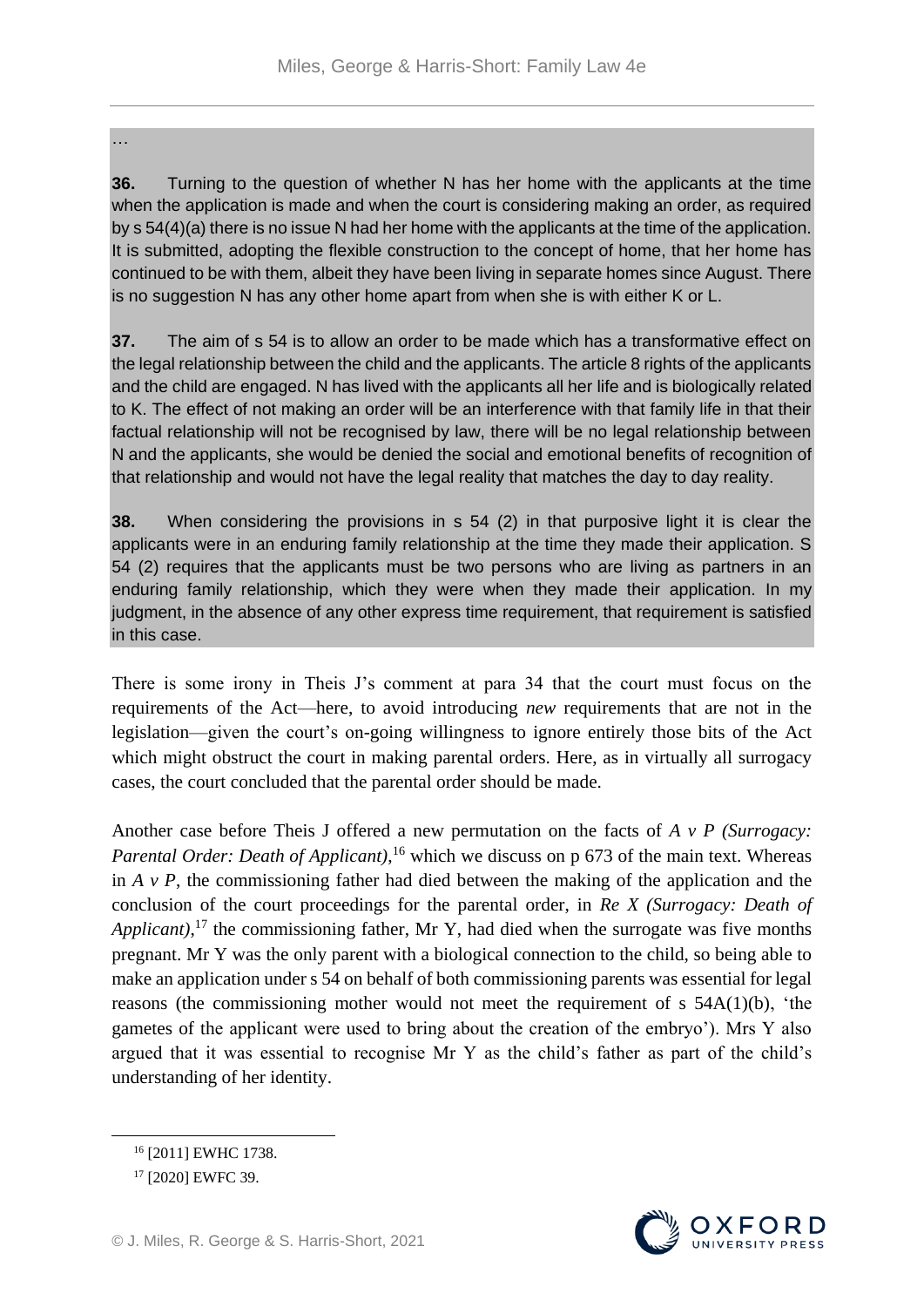# *Re X (Surrogacy: Death of Applicant)* [2020] EWFC 39

### **THEIS J:**

**93.** Can Parliament have intended that in circumstances such as this where the intended father dies after the embryo transfer but before the child's birth that, adopting the words of Munby P in *Re X* [*(Surrogacy: Time Limit)* [2014] EWHC 3135] paragraph 55, the 'gate should be barred forever'. I cannot think so for a number of reasons:

- (1) As in *Re X*, Parliament has not explained its thinking why such a situation is excluded, when but for Mr Y's death prior to the birth all the requirements under s 54 would have been met following X's birth. There is no reason to believe Parliament either foresaw or intended the potential injustice which would result in this case if a parental order cannot be made in the circumstances in this case.
- (2) Other provisions in the HFEA 2008 (ss 35 37) provide clarity about the status of the father of the child born as a result of assisted conception at the time when the embryo is transferred, or artificial insemination takes place, provided certain safeguards are in place, in particular consent. Consent is not an issue in this case, any consent required by s 54 is present and secure.
- (3) The provisions set out in ss 39 and 49 HFEA provide clarity as to the status of the father in the circumstances of sub-paragraph (2) where they take place after his death, again with safeguards in place relating to consent.
- (4) Parliament has recently, when considering the declaration of incompatibility made by the court in *Re Z (No 2)* [[2016] EWHC 1191], signalled that it seeks to ensure that the law does not discriminate against different categories of applicants for parental orders on the grounds of relationship status.
- (5) A parental order is the only route by which X can have her status regarding Mr and Mrs Y recognised in a way that was intended by the surrogacy arrangement, which a parental order was specifically created for.

**94.** That conclusion is equally justified having regard to the Convention rights involved for the following reasons:

- (1) Both Articles 8 and 14 are engaged.
- (2) Munby P foreshadowed at paragraph 61 in *Re X* a situation such as this, when he highlighted the part of Article 8 that protects 'private life'; as he stated there may be cases where it may be more difficult to establish 'family life'. Here X did not have the opportunity to establish 'family life' due to the premature death of Mr Y, but X certainly has an established 'private life' right for her own identity to be protected by legal recognition of her relationship with Mr Y. The court's responsibility is to 'guarantee not rights that are theoretical and illusory but rights that are practical and effective' (*Marckx v Belgium* (1979 – 80) 2 EHRR 330 at paragraph 31). As

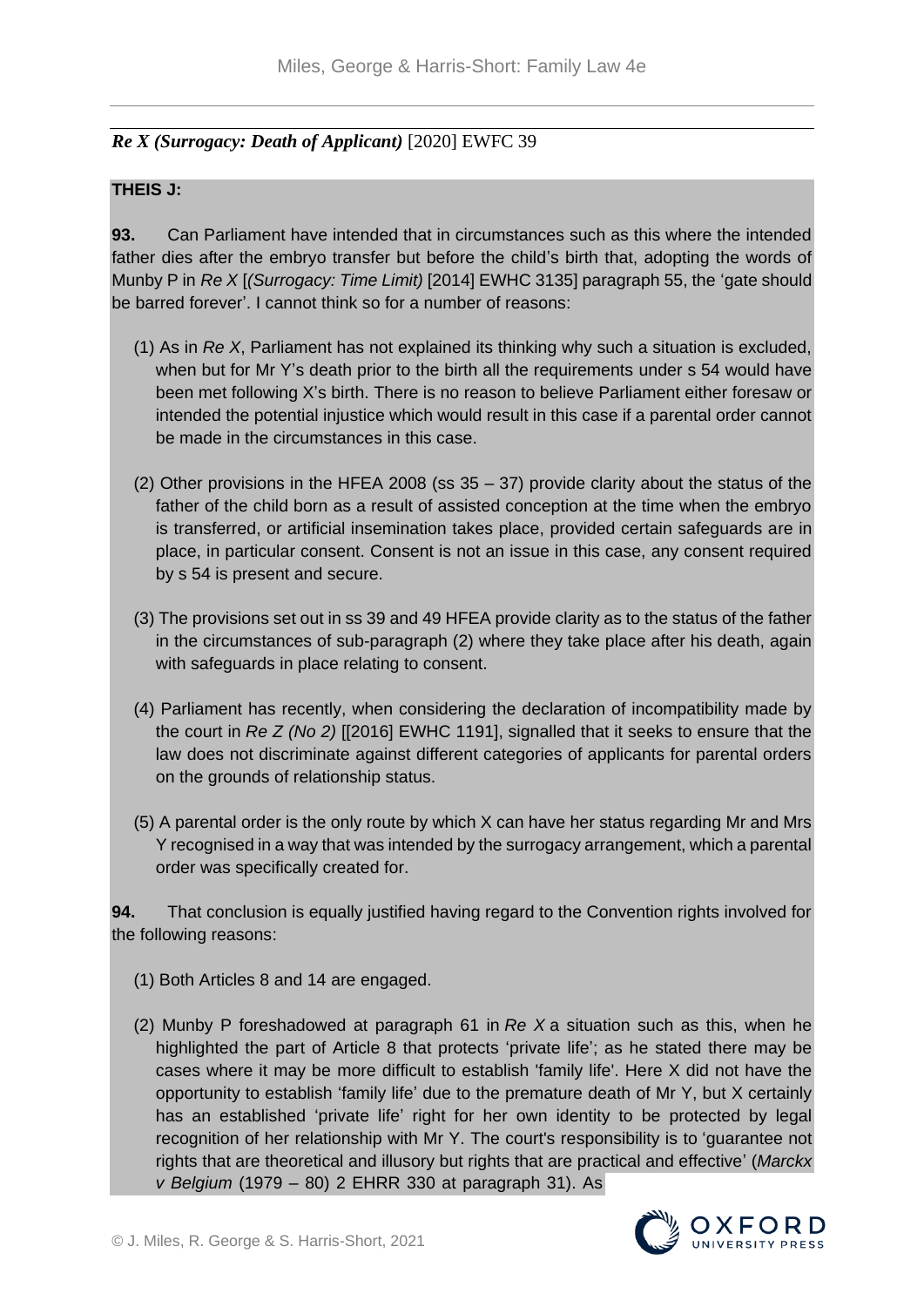#### Russell J observed in *Re A and B* [2015] EWHC 911 at paragraphs 62–63:

62. It is undeniably a basic and fundamental part of these children's identity as human beings that the Applicant/father is their biological father, and that the Applicant/mother played a full part in the process of their conception having selected an egg donor, as she has herself explained to them and as they have grown up believing. The Applicants were their planned and intended parents from before conception and since the day on which they were born. All of these facts, fundamental to these children's very existence and identity are far from those present in adoption. Again I quote from the President's judgment in *Re X*; "Adoption is not an attractive solution given the commissioning father's existing biological relationship with X. As X's guardian puts it, a parental order presents the optimum legal and psychological solution for X and is preferable to an adoption order because it confirms the important legal, practical and psychological reality of X's identity; the commissioning father is his biological father and all parties intended from the outset that the commissioning parents should be his legal parents."

63. To make adoption orders would effectively deny adequate recognition of the Applicants' and children's identity and their right to family life under Article 8 ECHR, particularly their established identity, their biological and social ties. There is no doubt in this case that as far as these children are concerned their identity has already been formed as the biological children of their father and the commissioning of their conception and birth involving their mother.

- (3) Although I have concluded that Parliament cannot have intended that a child in X's position would be excluded from such recognition, without the 'reading down' required by s 3 the provisions s 54 (1), (2) (a) (4) (a) and (5) could prevent a parental order being made.
- (4) From the extensive review set out above it is clear such a reading down does not go against the 'grain of the legislation', on the contrary it seeks to provide the order that it is accepted best meets a child born as a result of this type of arrangement. The parental order was specifically created for a child born as a result of a surrogacy arrangement, such as in this case.
- (5) No alternative order that can properly and accurately to reflect X's identity, including her relationship with Mr Y. A child arrangement or special guardianship order in favour of Mrs Y would mean Mrs Y secures parental responsibility limited to X's minority, but such an order would not negate X's legal relationship with Mr and Mrs Z, and would result in her biological father remaining a legal stranger to X. Mrs Y could apply for an adoption order, but only as a single applicant, which may give her the status of a legal parent but it will not accurately reflect X's identity in relation to either Mr or Mrs Y. This route would create something of a legal fiction, as s 67 [of the Adoption and Children 2002] states that the effect of an adoption order is the adopted person is to be treated in law as if born as a child of the adopter, which does not reflect the reality of the surrogacy arrangement entered into. In addition, such a course could have a distorting effect as

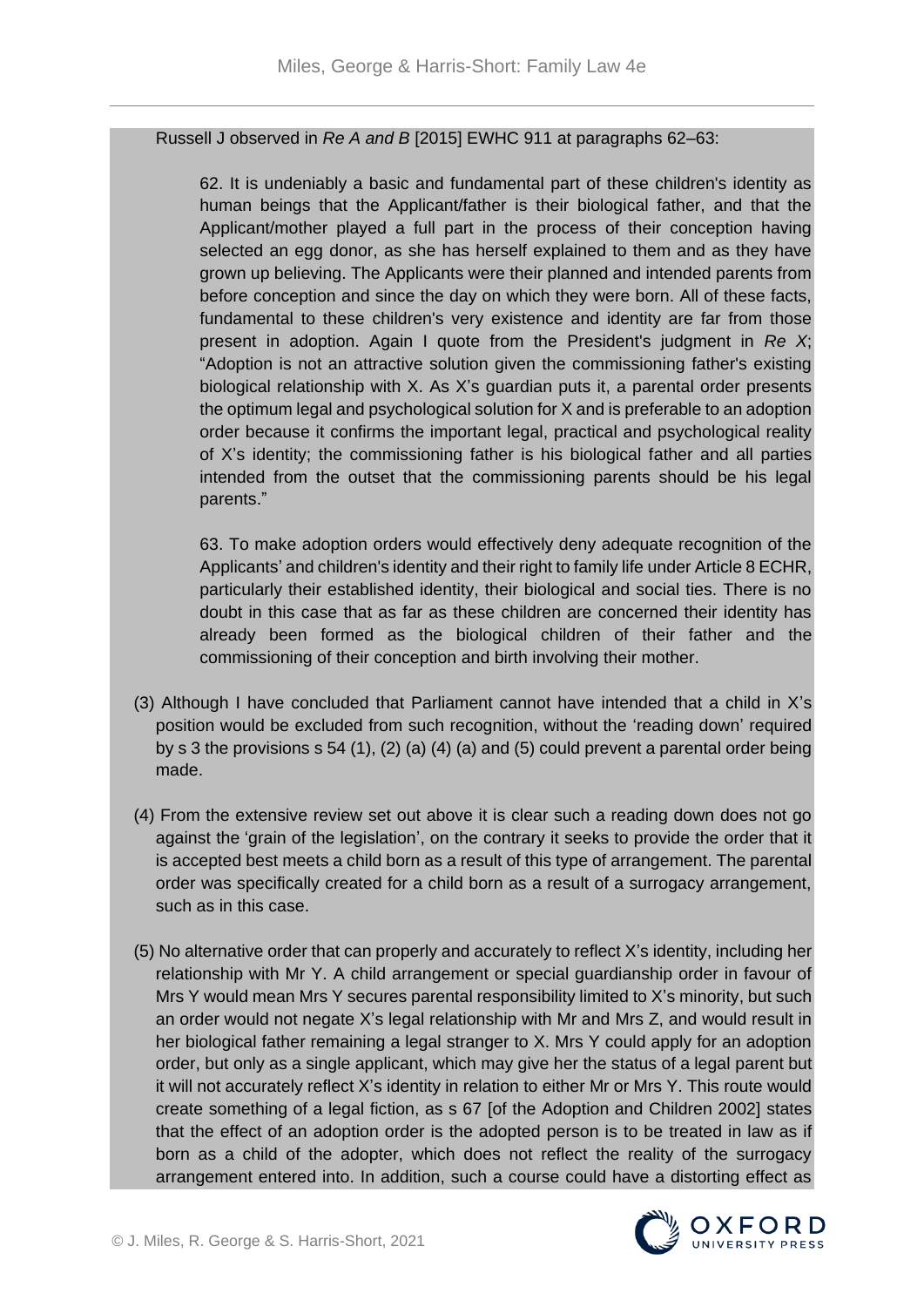Mrs A would be an adoptive parent, the register would be marked that way and the tracing of the child's natural parents is still done in the same way as for any other adopted child.

- (6) For X her connection with her biological father would be safeguarded in any other birth circumstances naturally or by way of assisted conception, consequently it is discriminatory for the circumstances of her birth to prevent this. A failure of the law to recognise her connection with her biological father as the result of her birth through a surrogacy arrangement amounts to a breach of her Article 14 right to enjoy her Article 8 rights without discrimination on the grounds of birth.
- (7) Mrs Y's article 14 rights are also engaged. She is discriminated against based on her relationship status as a widow, rather than being married. In *Re Z (No 2)* Munby P stated at paragraph 17:

Sections 54(1) and (2) of the Human Fertilisation and Embryology Act 2008 are incompatible with the rights of the Applicant and the Second Respondent under Article 14 ECHR taken in conjunction with Article 8 insofar as they prevent the Applicant from obtaining a parental order on the sole ground of his status as a single person as opposed to being part of a couple.

- (8) The consequences of not making a parental order in this case is that there is no legal relationship between X and her biological father; X is denied the social and emotional benefits of recognition of that relationship; X may be financially disadvantaged if there is not legal recognition as the child of her biological father; X does not have a legal reality that matches the day-to-day reality; X is further disadvantaged by the death of her biological father.
- (9) The only order that will confer joint and equal parenthood on Mr and Mrs Y is a parental order. Only that order will ensure X's security and identity in a lifelong way respecting both her Article 8 and 14 rights.

**95.** It is clear that reading down the provisions in s 54 (1), (2) (a), (4) (a) and (5) in this case to permit the parental order to be made would not be incompatible with the 'underlying thrust of the legislation being construed' and the words sought to be implied 'go with the grain of the legislation'. The HFEA sought to provide a comprehensive legal framework for those undertaking assisted conception, with the aim of securing the rights of any child born as a result. That policy and legislative aim remains intact if the order sought in this case is made.

From a policy perspective, there is little to object to in anything that Theis J says, but it marks yet a further departure from the requirements as set out in the legislation.

A more unusual situation faced Theis J in *Re Z and Y (Leave to Withdraw Application for a*  Parental Order).<sup>18</sup> Here, the applicants sought to withdraw their application under s 54,



<sup>18</sup> [2019] EWFC 43.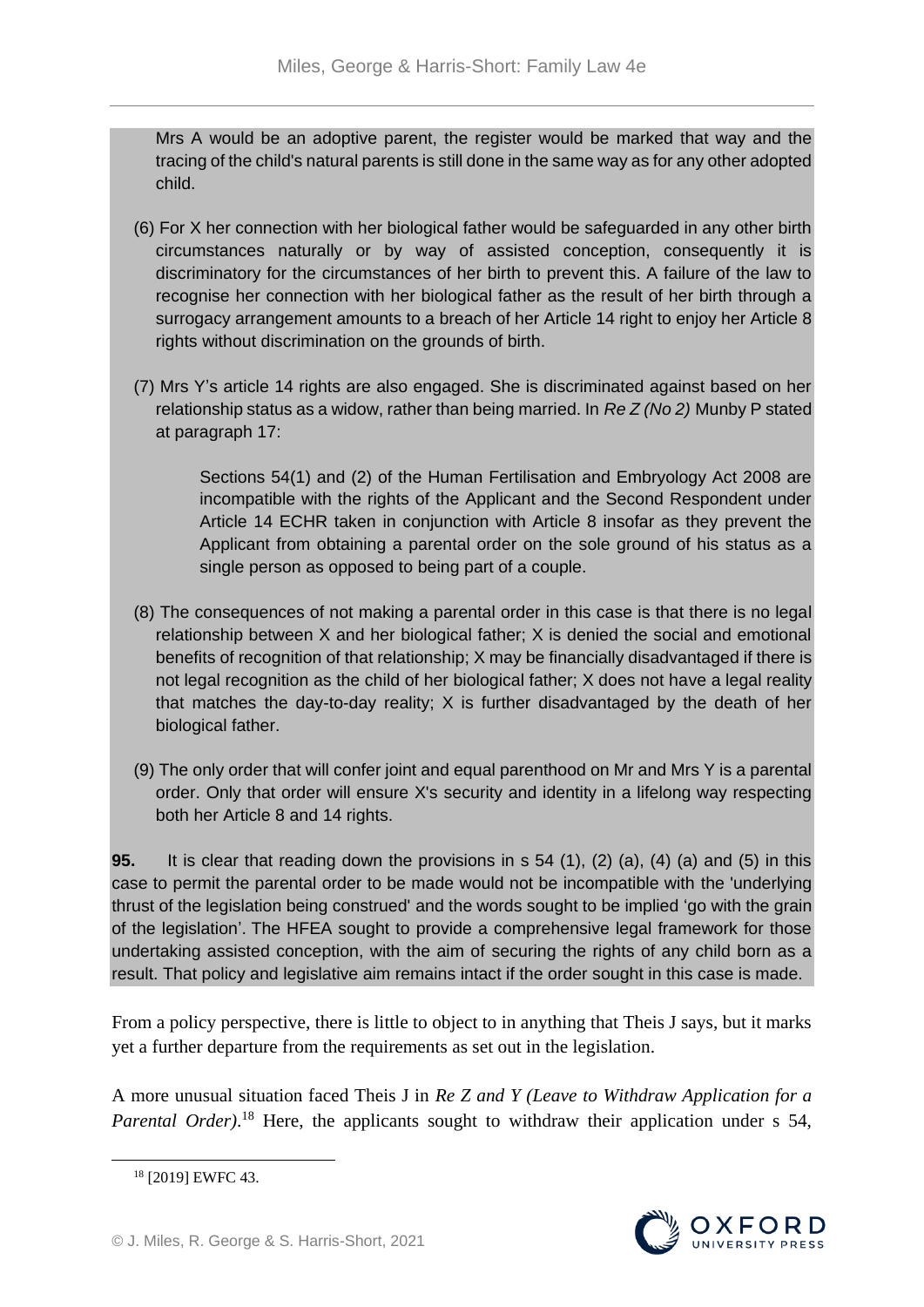seemingly on the basis that they were dissatisfied with the length of time that the process was taking and the amount of evidence that they were being asked to provide in relation to the s 54 conditions. As the Judge noted, an applicant needs the court's permission to withdraw an application, and where the application concerns a child's welfare, s 1 of the CA 1989 applies to that decision. Theis J was clearly uncomfortable with the application being withdrawn because of the effects on the two children.

# *Re Z and Y (Leave to Withdraw Application for a Parental Order)* [2019] EWFC 43

## **THEIS J:**

**25.** As [the children's guardian's] letter so carefully explained to them, the applicants need to be aware of the limitations on their legal relationship with the children as a result of their decision not to proceed with the parental order application. This can have implications both in the short and long term. For example, the applicants will need to consider such matters as what provision is made following their deaths, as their status in relation to their eldest child and the younger children is different. They will need to ensure this difference is properly provided for, to make sure that whatever provision they intend should happen actually takes place.

Theis J granted permission to withdraw the application. An existing child arrangements order remained in force, providing for the children to live with both applicants and thus granting them parental responsibility.<sup>19</sup> As the children were the genetic children of the applicant father, he fell within the provisions of s 12(1) of the CA 1989, and thus the court made a free-standing parental responsibility order in favour of him under s 4.

**23.** ... He is, however, the father by virtue of his biological connection and the fact that the surrogate was not married. Consequently, he is the father (as there is no-one else who is deemed the father) but does not have parental responsibility by virtue of the CAO made previously by the court, therefore the court is required to make an order under s 4. As Ms Carew points out, it is only a parent who can be given an order under s 4. Ms Y cannot have such an order as her parental responsibility arises only from the child arrangements order, as the surrogate remains the legal mother. This means, as a matter of law, her parental responsibility could be said to be more precarious as it would be discharged automatically on the discharge of the child arrangements order. Whereas parental responsibility under s 4 can only be discharged by an application to the court or the making of an order that affects status, such as an adoption order. As Ms Carew submits there is no difference to the quality of the parental responsibility, but an order under section 4 is a status independent of any other order, such as the child arrangements order.

The surrogate was living in another country and showed no interest in having any role in the children's lives, but she remains the children's legal mother and retains her parental responsibility as a result of the applicants' decision to withdrawn from the court process.



<sup>19</sup> CA 1989, s 12(2).